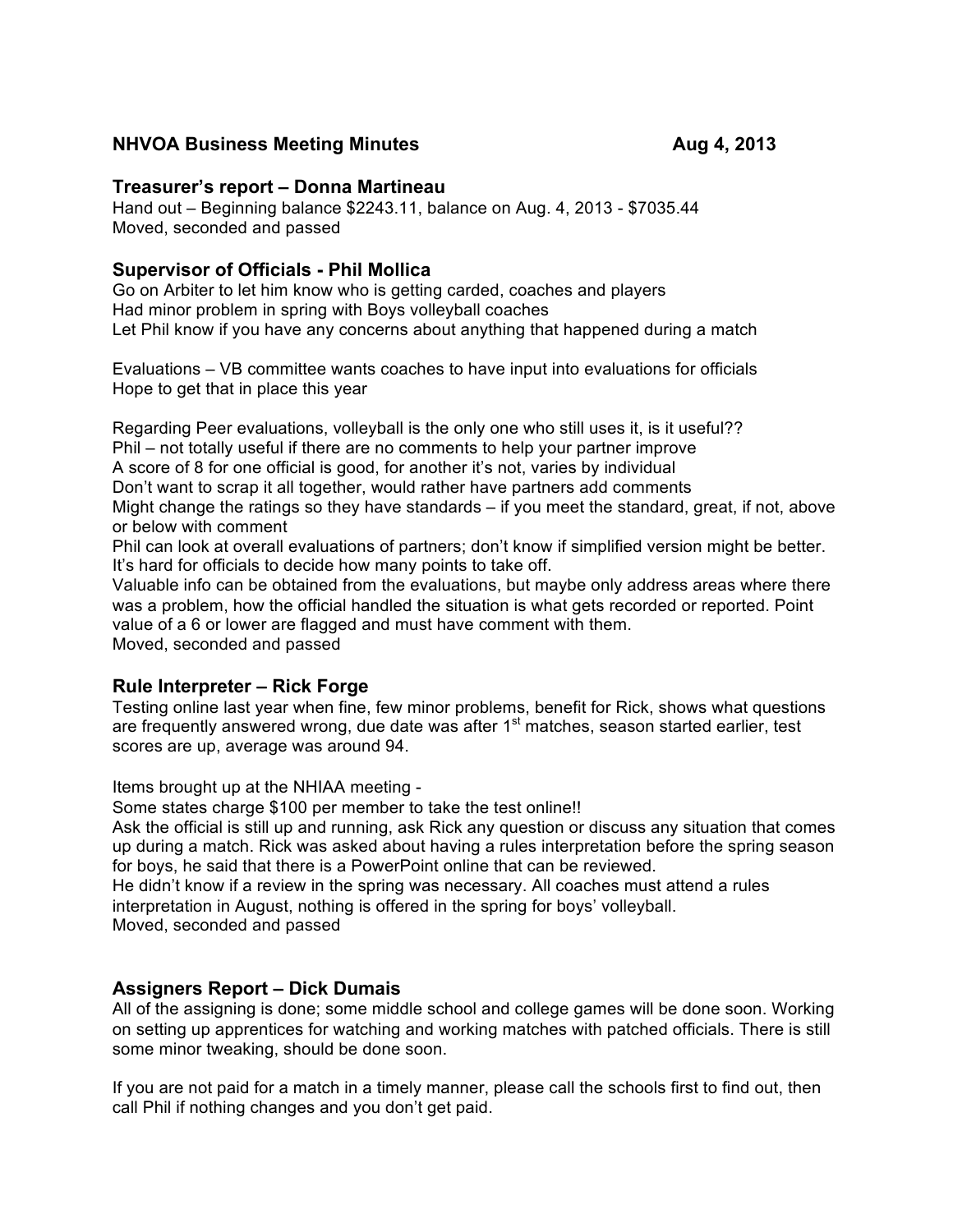Stevens is new this season, they have varsity only, no JV team.

Some school bought Arbiter Game, a program where they can set up their own schedule and Varsity and JV are separated into 2 listings, more schools will be doing it next year, so if you see it on your schedule, that is why.

Prep schools – some schools last year played best of 3 of 5 for JV?? Christian school and colleges pay differently?? Dick will look into this. Moved, seconded and passed

# **Apprentice Chairman - Terry Dostie**

Terry is the new apprentice chairman – there are 8 new apprentices  $-2$  meetings have been held, one more to go. One apprentice is a female who played college, which is good to see, hope more former players join when they graduate.

The apprentices will be observing matches and working jv matches for the first time, like we've done in the past. Please help them out by answering their questions, as many are seeing volleyball for the first time.

## **Old Business – None**

### **New Business**

Dues for 2014 – \$82.00 (one varsity game fee) and are due by November NHIAA dues is going up \$15 - \$30, could be as much as \$60 next time. They are also looking to change the enrollment date to April 1<sup>st</sup>. Part of this fee pays your Federation Dues and benefits, including the insurance coverage.

One of the benefits is NHIAA will provide Arbiter Mobile free for each official, it's an app that notifies you when you have a game on your smart phone. Federation insurance is also going up, another reason why the fee is increasing.

Everyone will pay again in April for 2014 coverage. You will be paying in advance, just like you pay your association dues for the following year.

## **Amendments to the Constitution**

Should Article V members be voted on instead of appointed – supervisor of officials, Rules interpreter, Apprentice Chairman and assigner, no term limit,

Ammendments: Motion made: Article V, II will be appointed by Executive committee officers - Passed Motion made: Article X Change fiscal year July 1 to June 30 Article XII is now Article XI?? Next year

Constitution approved as discussed and amended – Majority voted yes, changes passed, one member opposed

\*\*Quorum needs to be defined and added, will get advice so it's done correctly